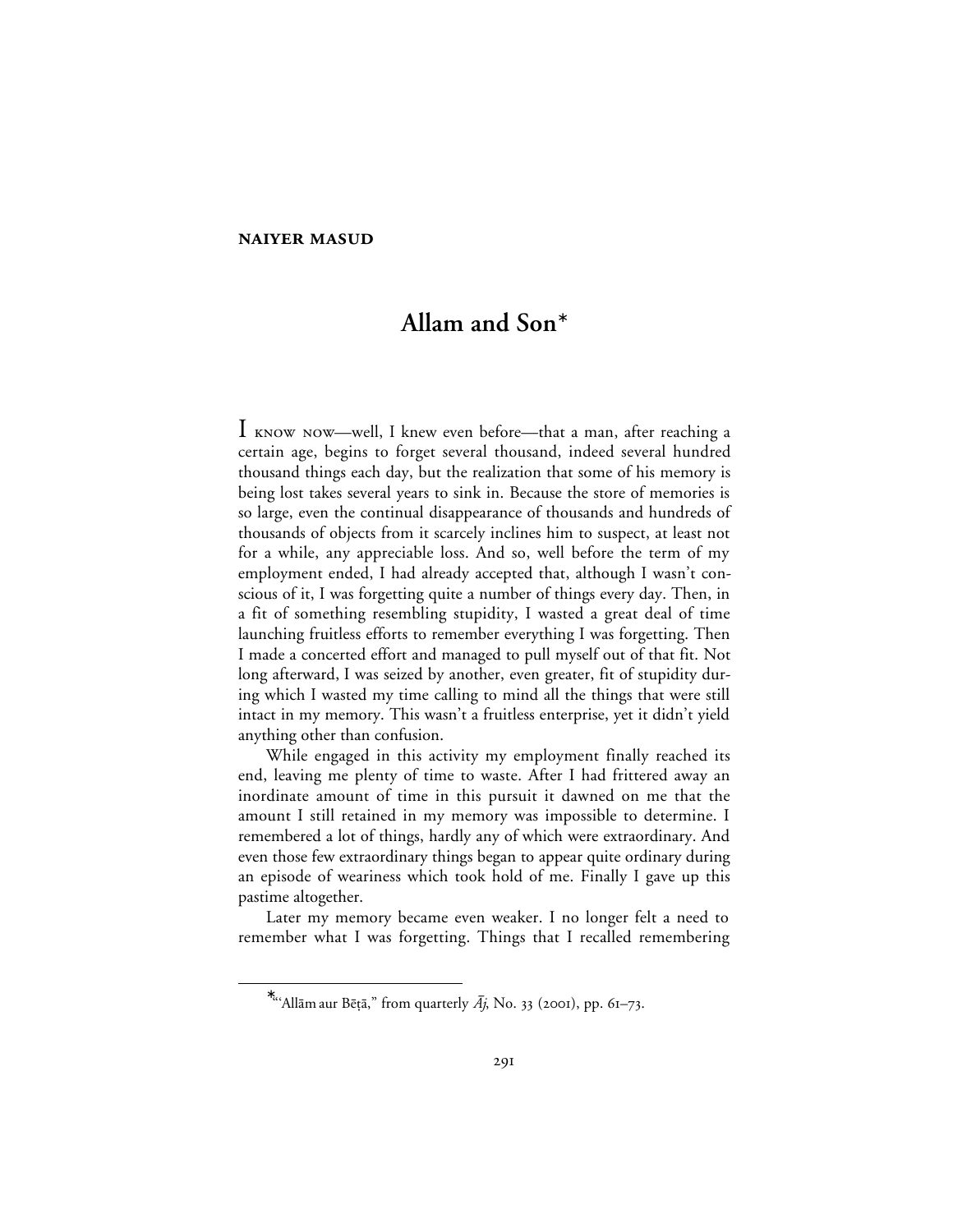quite well—people's names, their faces, details of past events, and many other big and little things—none of these could be recollected despite straining my mind. Right about that time, or maybe shortly thereafter—I can't say for sure—my memory even started to goof. I'd call one friend by the name of some other friend, or take an acquaintance that I was meeting after some lapse of time for another acquaintance, or mix the details of certain events in with the details of others. Often this created difficulties, but that didn't bother me too much. I was already expecting that to happen and was quite prepared to accept it.

But even in those days numerous memories of my childhood and adolescence remained fresh in my mind. The children in my household would eagerly listen to me recount the stories of those times in my life and marvel at how well I remembered things from so long ago. I knew that even in the waning years of life, when one tended to forget things that only happened a couple of days ago, the mind still retained memories of childhood intact.

At about this time I once fell ill when the seasons were changing. I ran a high fever for several days and the children were stopped from coming to see me. When I recovered I was told how I had rambled on non-stop in the delirium brought on by the fever. I was also told that, with my eyes closed, I mostly recounted the same stories of my childhood that the children insisted on hearing from me, except that I told those stories in much greater detail than ever before.

At that point I discovered that I also no longer remembered anything from my childhood.

That, I was not prepared to accept. So, I went through a third fit of stupidity: I would have the children tell me the very same stories I myself used to tell them. When this didn't help, I worked my mind harder, trying to remember my childhood. When even that didn't help, I thought up another trick. Before I was taken ill some scene or other would occasionally flash through my mind, and it wouldn't take me long to remember which memory of my childhood it corresponded to. So now I would lie down at night well before sleeping time and close my eyes, emptying my mind, as well as I could, of all thoughts. Then I would try to see something in the darkness of my closed eyes. Usually this didn't work and I fell asleep during the exercise. But sometimes a faint blur of light appeared somewhere in that darkness and revealed some static image just for a moment. I was certain that these images were part of my childhood memories. Beyond this conviction, I wasn't able to get much else out of this pastime since, no matter how hard I tried, I just couldn't relate any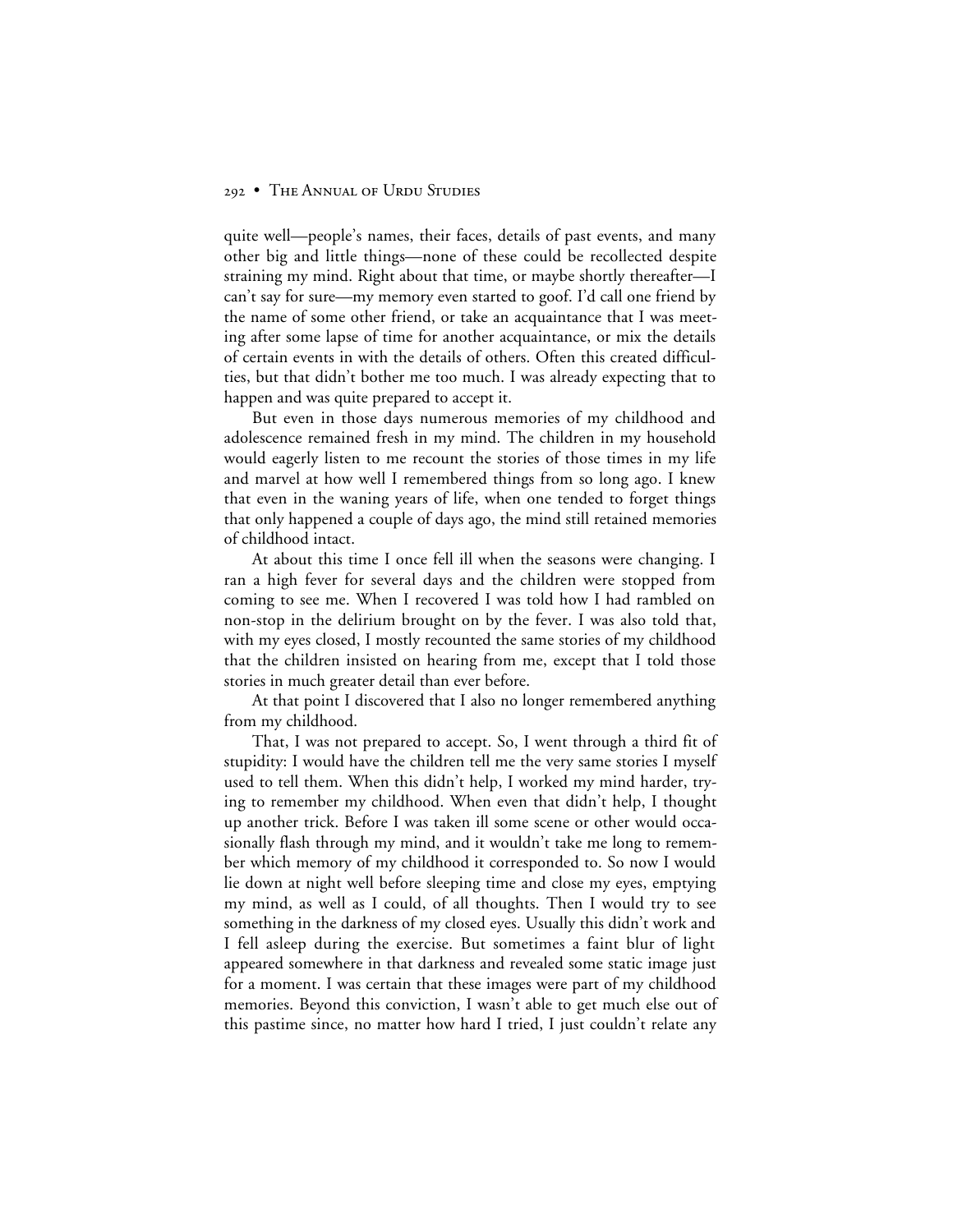image to its corresponding memory. Then again, the images were strangely vague: sometimes it might be a bullock-cart parked under the dense foliage of a tree, its image rippling over a puddle of rainwater; sometimes a fakir with a small kettledrum in his hand; and sometimes large, copper-plated metal cooking pots on brick hearths in an unpaved courtyard half lying in sunshine and surrounded by canvas tents. There used to be many images of clothing, both men's and women's and of various styles, but the faces of the people wearing the clothing couldn't be seen, or maybe they became dim and faded away completely by the time my eyes reached them. This old-fashioned clothing was of an elegant style and shape, and usually of bright, loud colors, with pink, turquoise, yellow, and purple predominating, but they were never black.

However, one night, I saw a scrap of black cloth form and quickly disappear on top of slowly fading colorful clothing. This image returned to me several times that night and again the following night, though on the latter occasion the scrap of black cloth remained visible a little longer and I recognized it. This was also an item of clothing made by ripping about a hand-and-a-half long slit in a length of unstitched cloth. It was worn by putting one's head through the slit and letting one end of the cloth hang in front and the other in back. Sleeveless and open on either side, this attire was usually white and was reminiscent of the *kafan*, the shroud draped around a dead body. It was called *kafni*—even though those who wore it were very much alive—and it was only rarely seen.

The black *kafni* disappeared and then reappeared. This time I could see, unlike with the other clothing, a slight movement in it, as if the body of the one wearing it was quaking. Then, even before it had become dim, the image vanished altogether, and my body began to shake at about the same time. I waited a long while for the *kafni* to reappear, but it didn't, nor did any other kind of clothing.

After this the images ceased to appear. Now when I closed my eyes I couldn't even see a blank spot. And so, the game of watching images, which I had played over the course of several nights, ended and I once again resorted to going to bed only after sleep had completely overwhelmed my eyes.

I had no way left to kill time at home now, so I started going out again to stroll around or visit with friends and talk with them about this and that. This used to be my daily, or almost daily, routine, but ever since the start of the grievously erratic behavior of my memory—which often displeased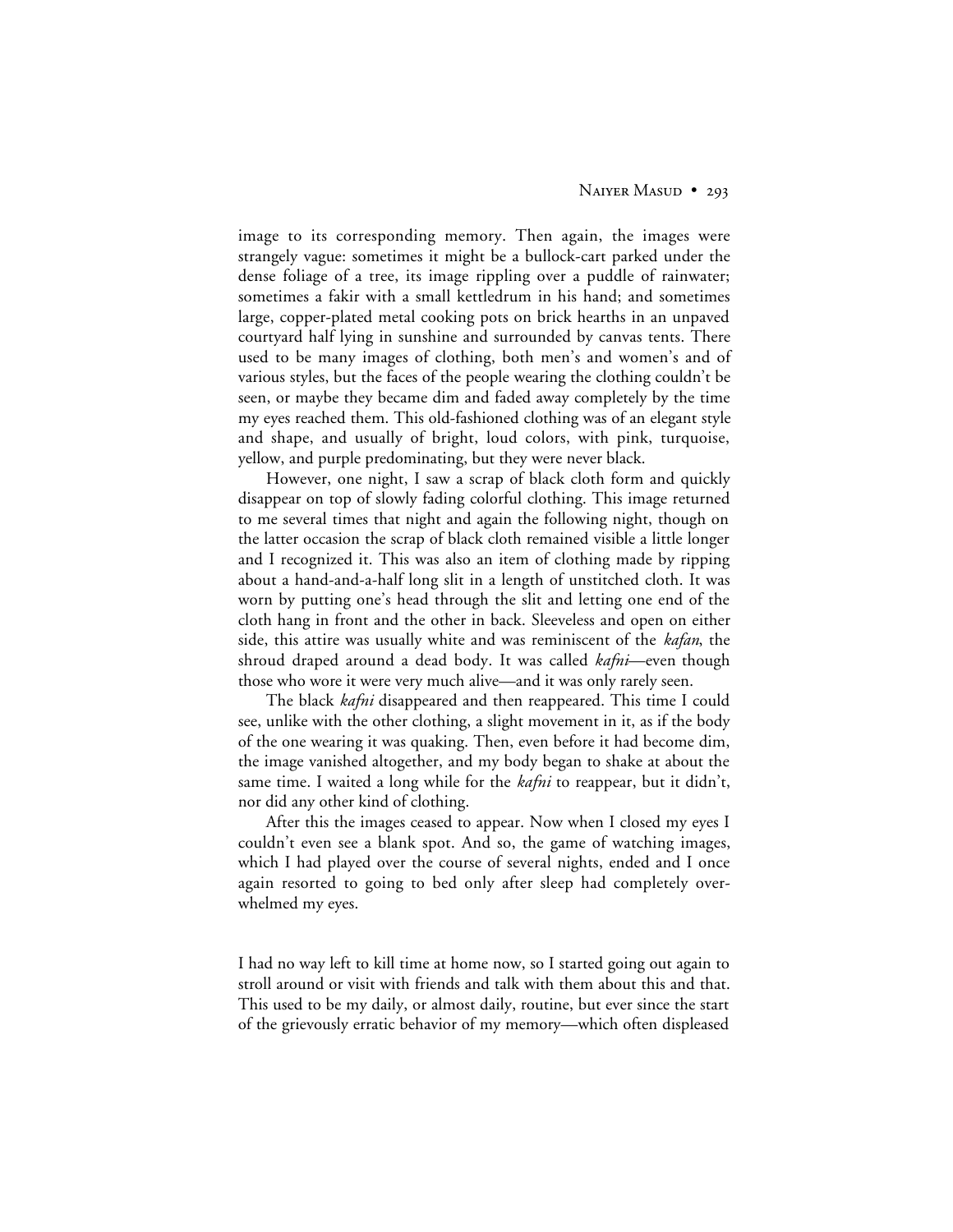my friends, and just as often led to my own embarrassment before my acquaintances and sometimes even exposed me to their ridicule—I had terminated it. However now, after my illness, when I started socializing with them again they would tell me stories of their own lapses of memory.

One day I was sitting with my friends. We were talking about errors that we had made in identifying people. Now and then we laughed heartily. Just then one of the friends said, "Well, it doesn't bother me as much when I mistake an acquaintance for a stranger. I usually get away by apologizing. But when I mistake a stranger for an acquaintance …"

So then we started talking about that. Just about everyone related a story of his own involving this experience. Some stories were pretty long and really interesting.

"Yes, something like that has also started happening to me quite often these days," a friend, who had been quiet for a while, said, "but this past week I had a very strange experience." He stopped, resuming a little later, "I saw this fine fellow off in the distance in the Old Market," he pointed at one of the friends, "only to find out when I got near that it was somebody else. …"

"Let me tell you what happened next," the friend who had been pointed at said. "This other man also mistook you for one of his friends, and for a very long time both of you …"

"At least let me finish," the first friend said. "Anyway, on coming closer I realized that it wasn't you, but after I had walked just a few steps I saw that you really were approaching—in the flesh, with this same exact miserable face of yours."

Suddenly I recalled that similar coincidences had happened to me many times, so many times that they couldn't be called coincidences; in fact, it never happened that I mistook a stranger for an acquaintance and then didn't see that very same acquaintance shortly afterward. If he took a while to appear I would begin to feel restless, but in the end I would definitely see him. This was the most extraordinary thing in my life, although I never did remember it during the time when I used to count the things that still survived in my memory.

My friends were still talking. Just about everyone had had such an experience, though not more than once.

"Yes," I said after hearing their stories, "something like that has also happened to me."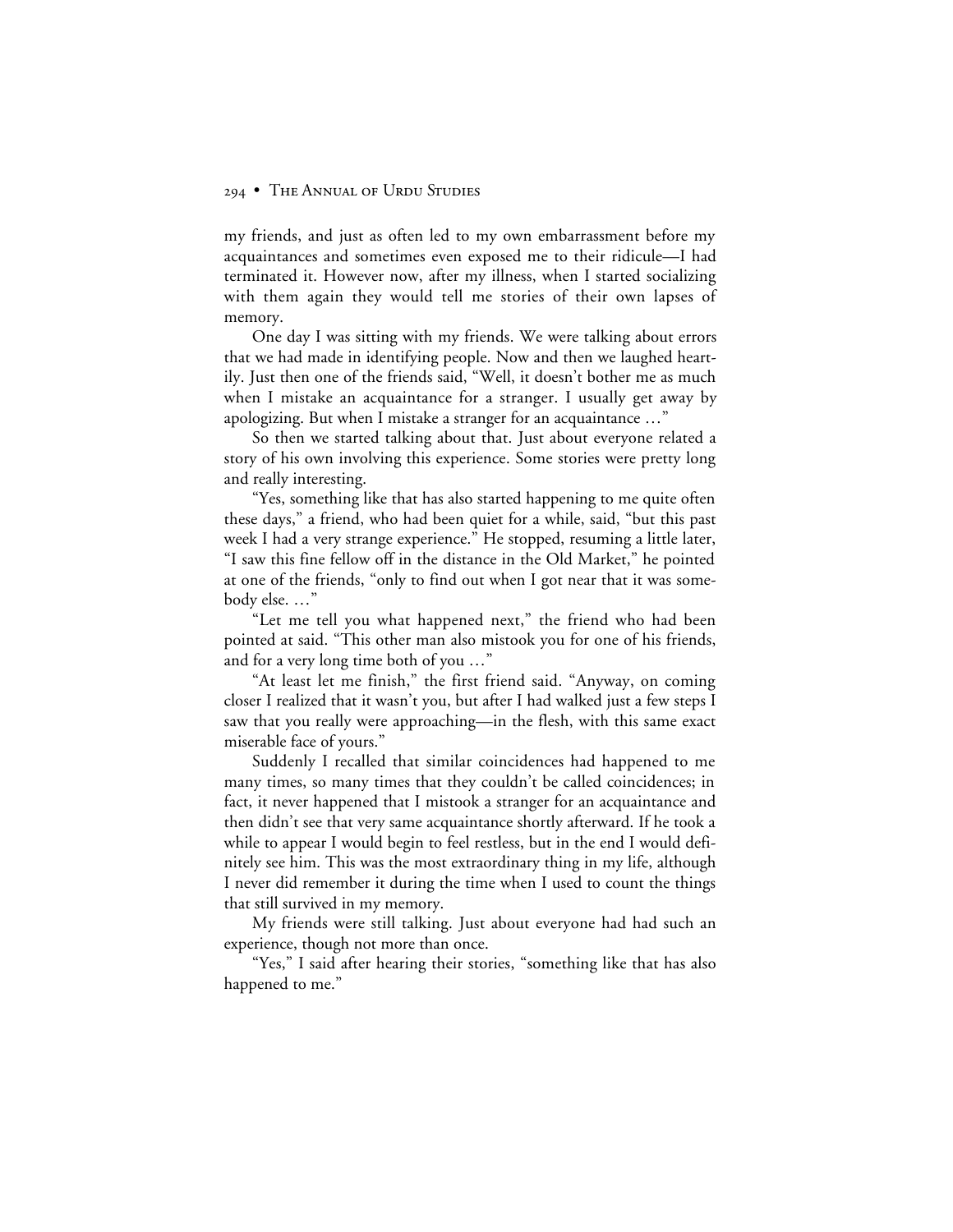But I didn't recount any of my experiences. In a way, I sort of regretted that they had experienced something similar, even though it was only once.

Then our conversation meandered off to other topics.

A week later, I was roaming around an old market, which used to be called the Big Market, with a friend I had played with in childhood. Following a few days of close, stuffy rainy weather, bright sunshine had appeared, and the sky was absolutely clear. Just as we were talking about this change in the weather, or rather about the weather before the change, the sunshine began to fade and the atmosphere became even more dreary than it had been during the preceding days. Looking glum, my friend said, "Can't understand the way these clouds just wander in all of a sudden."

"Nor where they suddenly disappear," I said.

Just then I saw a bearded man clothed in black off in the distance coming toward us. Something snapped in my mind and the word, "Allam" escaped from my lips.

I broke out laughing.

"Allam?" my friend asked.

"What—you've forgotten Allam?" I asked, although the fact was that I had only remembered him just then.

"Who can forget Allam?" my friend said. "Anyway, what makes you suddenly think of that poor soul?"

The man was drawing closer to us. When he was only a few steps away, I examined him more carefully. He didn't look at all like Allam. With the sleeves of his long loose black shirt rolled up almost to his shoulders and his big collyrium-smeared eyes, he looked a bit like the caretaker of a shrine. He swept past us. My friend was saying something and I turned my attention to him. He said the same thing over again, "Who can forget Allam?"

"I had forgotten him," I said.

"Don't tell me you've forgotten his little brat too."

"His son? Oh, that wolf? Yes, I remember him. He bit you."

"He practically took a snip out of my flesh—the miserable wretch! Here, look," he showed me the mark from the wound on his right wrist.

We began to talk about Allam. I remembered quite a few things about him myself, and about others my friend jogged my memory. But one thing which I made him remember was that Allam was always seen wearing a *kafni* made of some black fabric.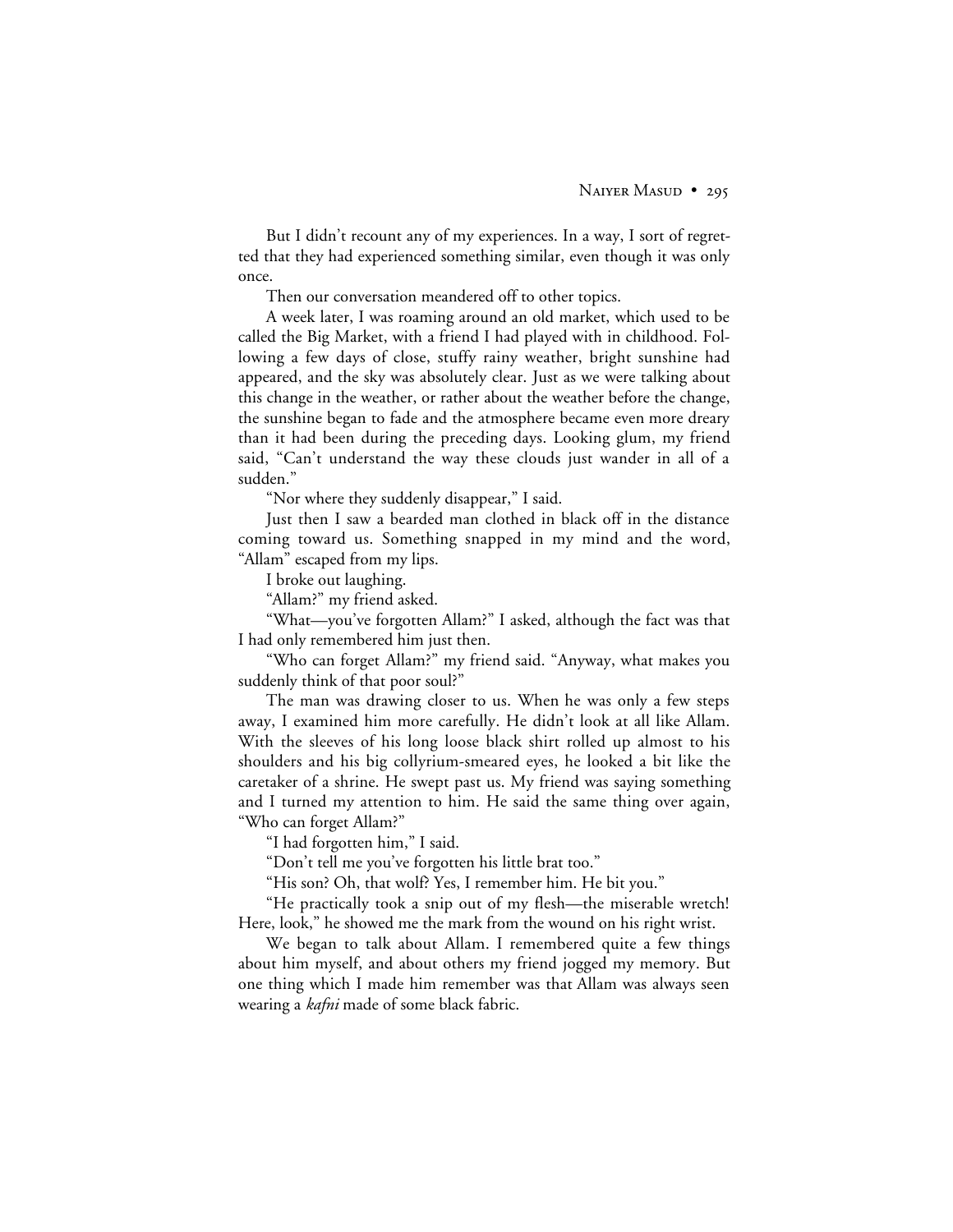He used to visit my father now and then. If he found me playing near the gate of our house, he would call out to me from the distance, "Young Master, please inform the Deputy Sahib that Allam, the rascal, is here to pay his respects."

My father wasn't any kind of "Deputy" at all. He used to teach at the biggest school in the city. He maintained himself in the manner of high government officials in keeping with the grandeur of the school, and he always went out in his own carriage. That's why the residents of our neighborhood—mostly people of modest means with little education—called him "Deputy Sahib." When I would inform him about Allam's arrival, he would come out on the veranda and he would talk to him for a long time, either standing out there or after ushering him into the outer reception room. He would also mention Allam to our family and tell us that Allam was his boyhood friend and also his classmate at school for a while. I found out from my father that Allam was the scion of a prominent and well-respected religious family in the city and that he was very clever in his studies but had fallen in with bad company. His continual disobedience and intransigence eventually drove his father to throw him out of the house and later to disown him publicly. After that his hooliganism got out of hand and he could usually be seen hanging out with a gang of crooks notorious throughout the city. These lawbreakers specialized in kidnapping women; and Allam, mixed up in their antics as he was, was sometimes dragged off to the police lockup because of his association with them. He would let this be known to us somehow or other and my father would get him released on his own recognizance. He would come straight to our place after being released and, seeing me playing at the gate of our house, he would always say the exact same thing: "Young Master, please inform the Deputy Sahib that Allam, the rascal, is here to pay his respects."

The odd thing about him was that he really didn't look like a rascal at all. He only looked like somebody mysterious, at least to me. His black *kafni*, his black sarong, and his thick round black beard made it difficult to form an accurate opinion about him. The way he looked, he could easily be taken for a harmless man, except that he always carried a small hatchet with him, its edge covered in a sheath of some black cloth. While no one may have ever seen the blade unsheathed, just about everyone knew that Allam carried the hatchet in order to defend himself against jungle animals, and this was precisely how it became known to me that there were jungles around my city.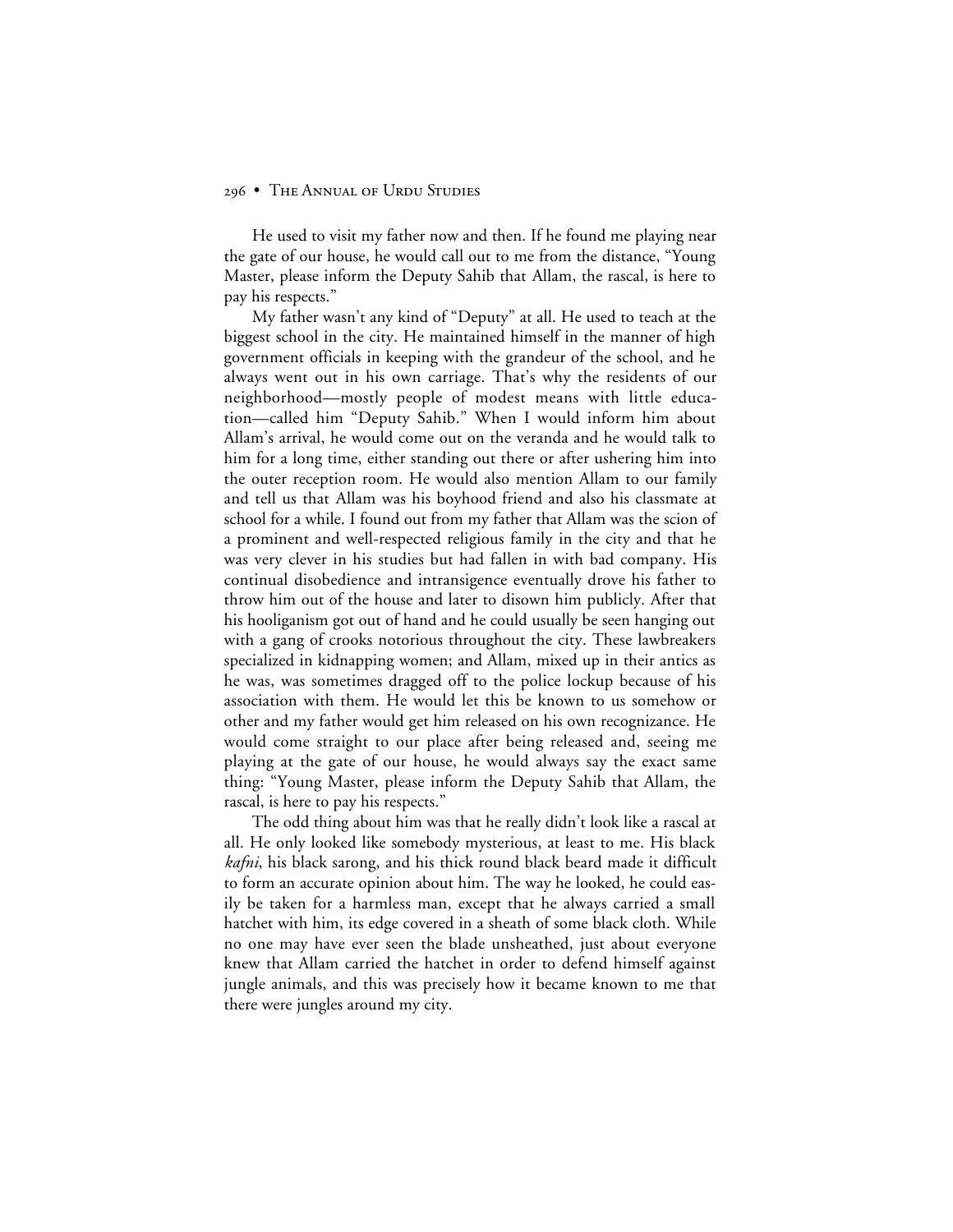He caught all kinds of animals in these jungles and brought them to the market. Perhaps this was what he did for a living. I would often see him standing in a certain spot in the market, holding a rope tied around the neck or waist of a dozing animal while people crowded around him. I would join the crowd and gawk in amazement at each animal he brought there. One day I saw him there with a *bijju*—an animal, which it is said, digs into fresh graves and feeds on dead bodies and so is also called *qabar bijju*. In the same way, I saw my first hedgehog, which I found to be much smaller than I had imagined. Up until then I had only seen hedgehog quills, which are used for magic and for charms, in roadside displays set up by medicine men. I also saw many other animals, some of whose names I had heard and others whose names I had never heard, and still others whose names even Allam himself didn't know.

One day I saw him standing in his usual place with a length of rope coiled around his neck and its two ends dangling over his chest. I saw long scratch marks on his arms and his *kafni* was also torn in several places. He appeared very animated as he related to the people gathered around him how he had heard the slight sound of movement inside of a dark jungle cavern and plunged into it fearlessly. As he was trying to see in the darkness, some animal had suddenly pounced on him and, after mauling him, had disappeared behind one of the curves inside the cavern.

"So I headed back home too," he said, stroking his hatchet gently, "but on my way out I did tell him, 'Well, Mister, you got me today, but watch out, I'm coming after you one of these days and then I'll let you have it. For now, enjoy your cozy hideout.'"

And sure enough, the very next week a much bigger crowd than ever before could be seen gathered around him. From what the people in the crowd were saying, I gathered that he had actually captured *that* animal and brought it along. People were trying to figure out what kind of animal it was. When I tried to get through the crowd, I was stopped, and so was every other child who tried to get through that day. I went to one side and tried to get some idea what the animal looked like from the conversations that were going on. I was able to gather just this: that it had strange-looking claws, that it was dozing just like every other animal brought here by Allam, and that it was a female. Suddenly I heard screams. People began to fall over one another, and Allam's voice rose above the stampede, "Hatchet … my hatchet!"

The stampede, and even more so those beastly screams, scared me so much that I immediately took off.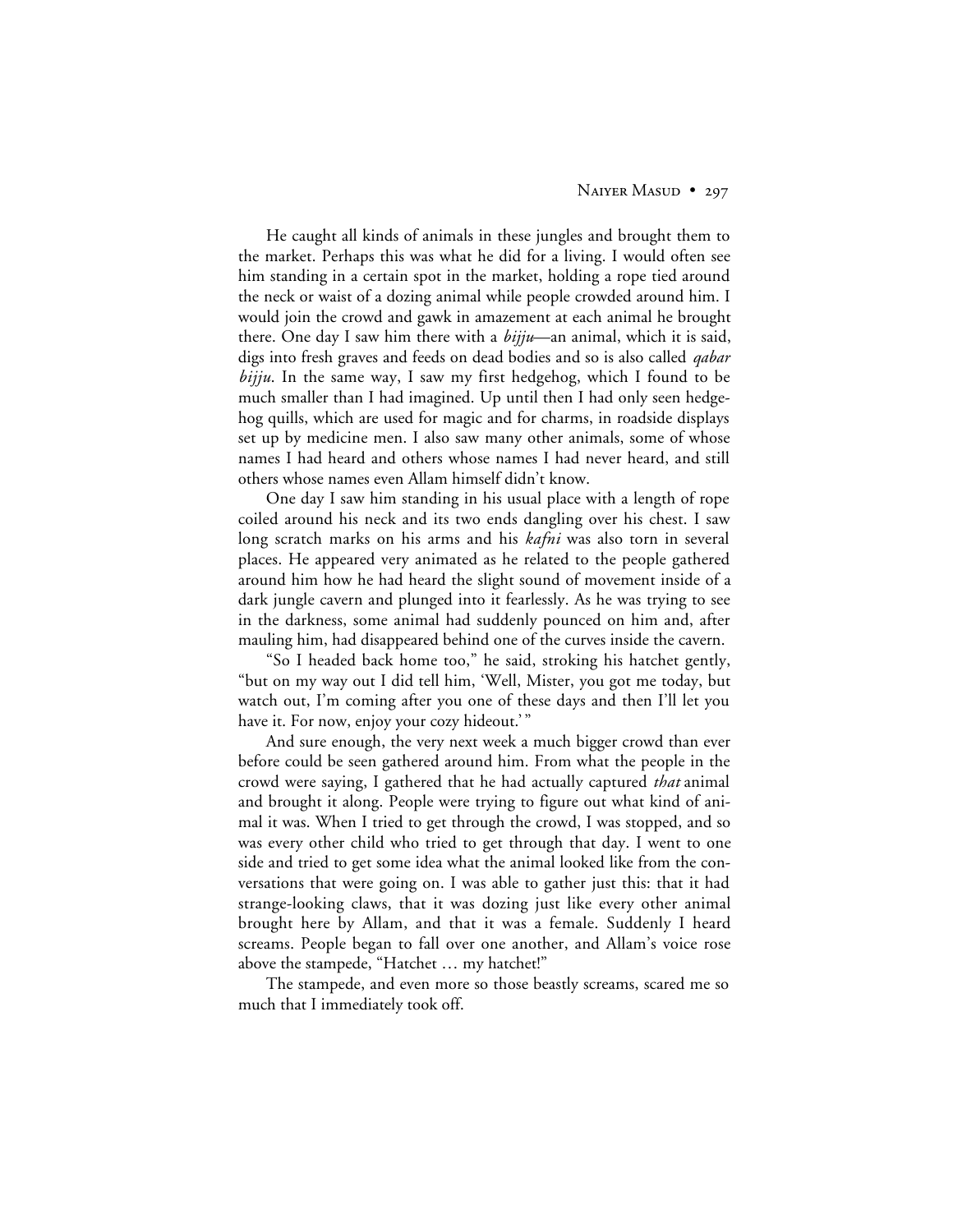That was probably the last time that Allam brought an animal from the wild to the market. Later I saw him four or five times after long intervals wandering around all alone. Toward the end of this period his beard had begun to look scraggly and rather unsightly, and he had also started to totter a bit. He had also dropped his visits to us. New and more interesting people absorbed my attention in the Big Market. Now I was reminded of Allam only when I sometimes spotted his son along my way. He had grown up into a strapping youth and closely resembled his father.

He was my age, and now and then he joined in with the boys I used to play with in my childhood. However, our group tried to keep our distance from him because he was quick to lose his temper, and when he did he would bite his adversary. God knows how the rumor had spread among us children that wolves carried him away shortly after he was born and that Allam had searched for him in the jungle for several years until finally he retrieved him. Some of the older boys in our group even went so far as to say, or rather, they actually claimed to have witnessed with their own eyes, that even after returning home Allam's son walked on all fours for quite a while and only ate raw meat. Another boy said that around this time imprints of a wolf's claws were discovered near Allam's house and Allam had started to keep a hatchet with him at all times ever since. We decided that the boys were telling the truth and so we started to fear Allam's son. However, I never had any fights with him. He himself avoided tangling with me, perhaps because he sometimes tagged along with his father to our house. Sometimes he also came alone and told my father in tears, "Father has been locked up."

A few years into his youth his beard had become quite thick and round and now and then he also wore a black *kafni*. Seeing him, one felt that old Allam had become young all over again. But he scarcely ever greeted me then; perhaps he went by me without even recognizing me.

After this a passing thought came to me a couple of times that I hadn't even seen Allam's son anywhere for quite a while.

I was feeling a sense of satisfaction that some parts of my memory had returned. I tried to remember other things from that period and, I must say, I did succeed nominally in my effort. Just then I suddenly realized that my friend had left me at some turning point in the road. I had been out for quite a while. I immediately headed back, partly because of the thought that my over long absence would be causing everyone at home to worry and partly because the increasing darkness made it difficult for me to see distant things clearly. Just after I had gone past the intersection nearest to my house, I again saw the fellow who looked like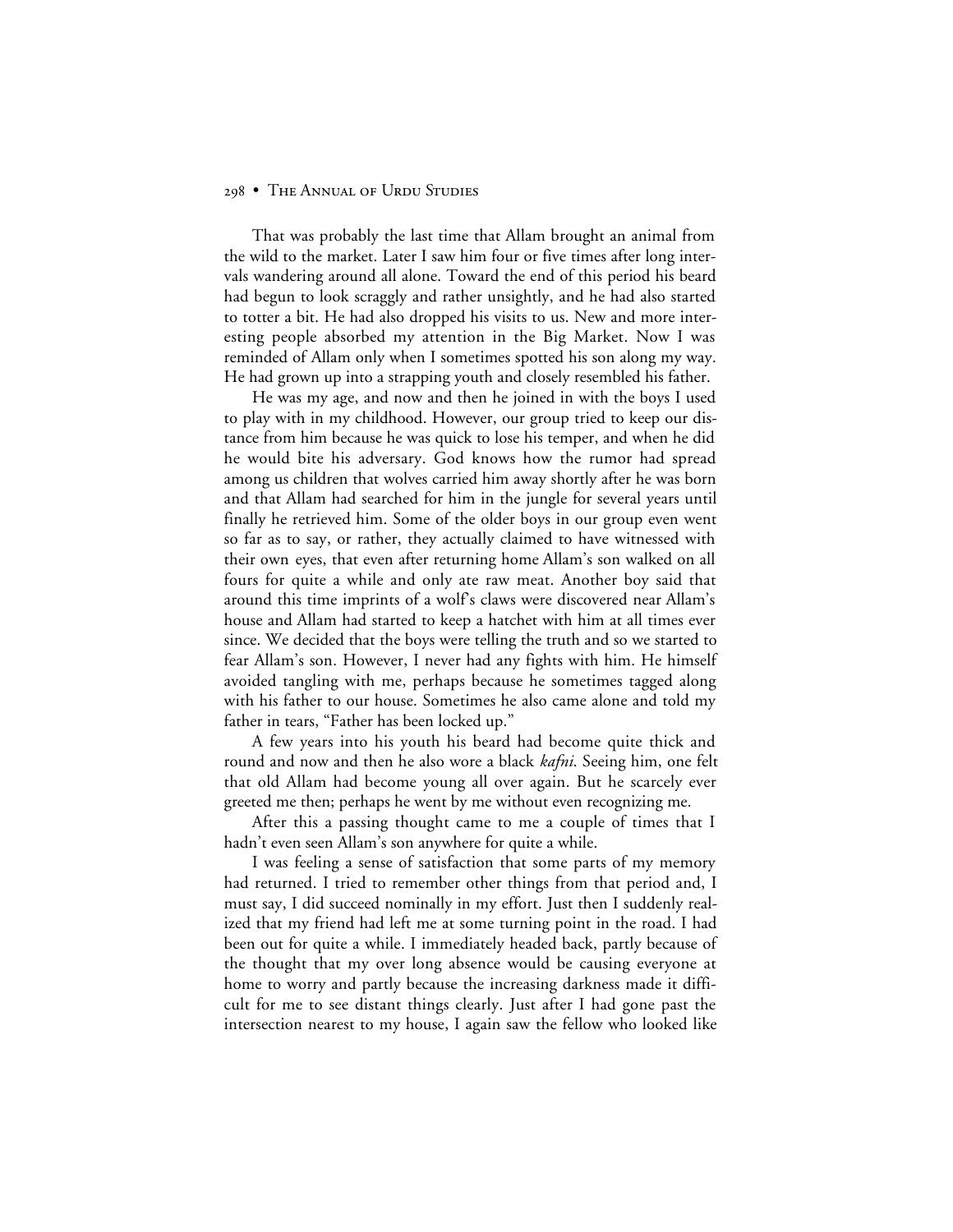the caretaker of a shrine—or should I say, I saw his outfit—standing on the other side of the road. Again I thought it was Allam and again I laughed involuntarily. Then I remembered Allam's son and my laugh quickly faded.

The next day again I saw him standing in the same place. Although I was on the opposite side of the road, I tried to look him over a bit more closely in the light of the sun. He wasn't the same man who was clad in black and had eyes smeared with collyrium that I had seen in the Big Market the day before. During the next few days I saw him several times. He would be standing quietly, in the exact same spot, and glancing at the passersby. I also noticed that he was wearing a *kafni*. But when I passed by him closely a couple of times, he looked at me indifferently, just as he did at others.

Right about that time one of the children in our family told me that I talked to myself when I walked down the road. This was bad news and my family had, perhaps knowingly, kept it from me. I considered people who talked to themselves eccentric, and even beyond eccentric, irrational. I stopped going out so often, and when I did go out I kept wondering the whole way whether I was talking to myself. In doing so, I often lost track of my surroundings.

One day, as I was returning home, I had the sneaky feeling, after I had walked a little ways past the intersection, that I had just said something to myself. I stopped rather suddenly and started to think of what I had said. Right then I heard a voice coming from behind my back, "May you remain safe! May you remain safe!"

Then I heard the sound of something wooden drop. I turned around to look. The man in the *kafni* was coming toward me holding out both of his hands to greet me. But after taking just a couple of steps he staggered and it appeared as if he was trying to go in several directions all at the same time. Then he fell to the ground. Quite a few passersby rushed toward him and so did I. We managed to stand him on his feet but his entire body was trembling, and in that state he mumbled, as if to himself, "Can't walk. I just stand." It seemed that he was beginning to drift into unconsciousness.

None of the passersby knew him, and none seemed to know what to do with him. Finally I said, "I know him. Please take him to my place."

Those people knew me. Several of them practically carried him to my house, and I had them seat him in a chair.

After the people were gone I was thinking of something to say to him when, still sitting in the chair, he began slumping to one side in such a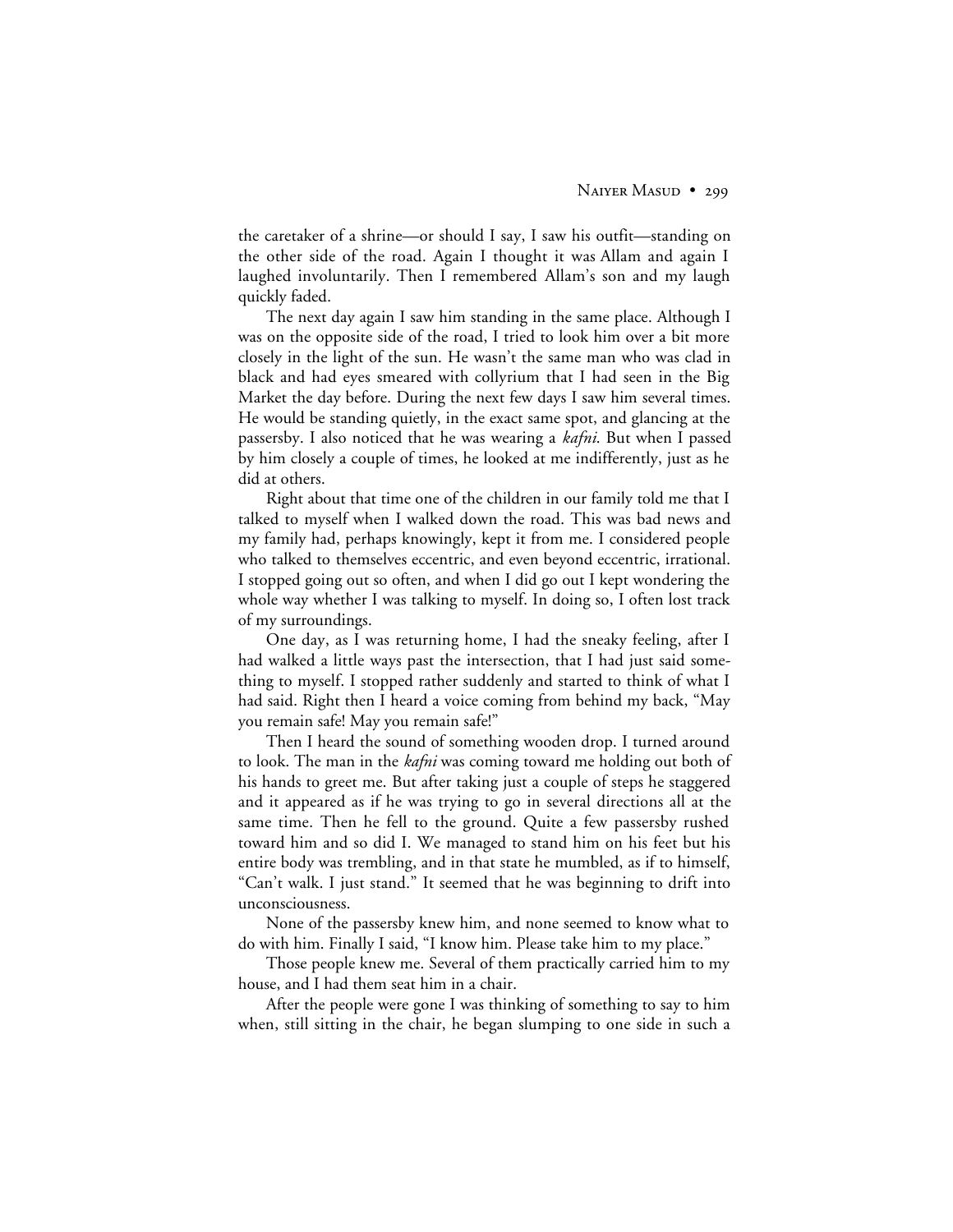way that two legs of the chair lifted up off the floor. I lunged forward and caught him before he fell over. He also made some effort to steady himself and said, "I can't sit either. I can only stand or lie down."

There was nothing in the room which he could lie down on. I was thinking that I would have somebody bring over a cot from inside the house or spread some bedding right there on the floor. Meanwhile, he stood up, supporting himself on me. He straightened up and said, "Now let go."

His body quivered slightly, and I asked, "You won't fall down?"

"No. I'll just stand."

"If you'd like to lie down, I could have a bed …"

"No. I'll stand."

Slowly I let go of him. He did indeed stand in place without wobbling. Then, with a trace of pride in his voice, he said, "I can stand all day long. Just like this."

My problem, on the other hand, was that walking didn't tire me as much as standing, but I suppressed the desire to sit down in a chair and asked him, "How long have you had this ailment?"

"Oh, many years," he said indifferently.

After that he kept squinting his eyes and looking at the room over and over for some time. Finally he said, "It's changed."

"So have times," I said, and then asked, "How's your father?"

"My father—oh, he's been dead a long time."

"What did he die of?"

"Old age—what else?" he answered, again with the same indifference. He ran a sweeping glance over the room once more and said, "It's changed quite a bit. When I used to come here …" He changed the subject and informed me, "I don't see well either."

Has this man already resigned himself to everything? I asked myself feeling rather envious of him. Then I asked, "Who had you come to the intersection with?"

"Oh, yes," he said with a start, as if suddenly remembering something, "she must have come to get me. She's probably feeling terribly worried."

"Shall I send someone to look for her?"

Just then footsteps were heard on the veranda and a boy from the neighborhood peeked in through the door and said to someone, "He's here all right. There, standing.

A woman wrapped up in a burqa was right behind the boy. The boy left. The woman stepped inside the room hesitantly. The moment she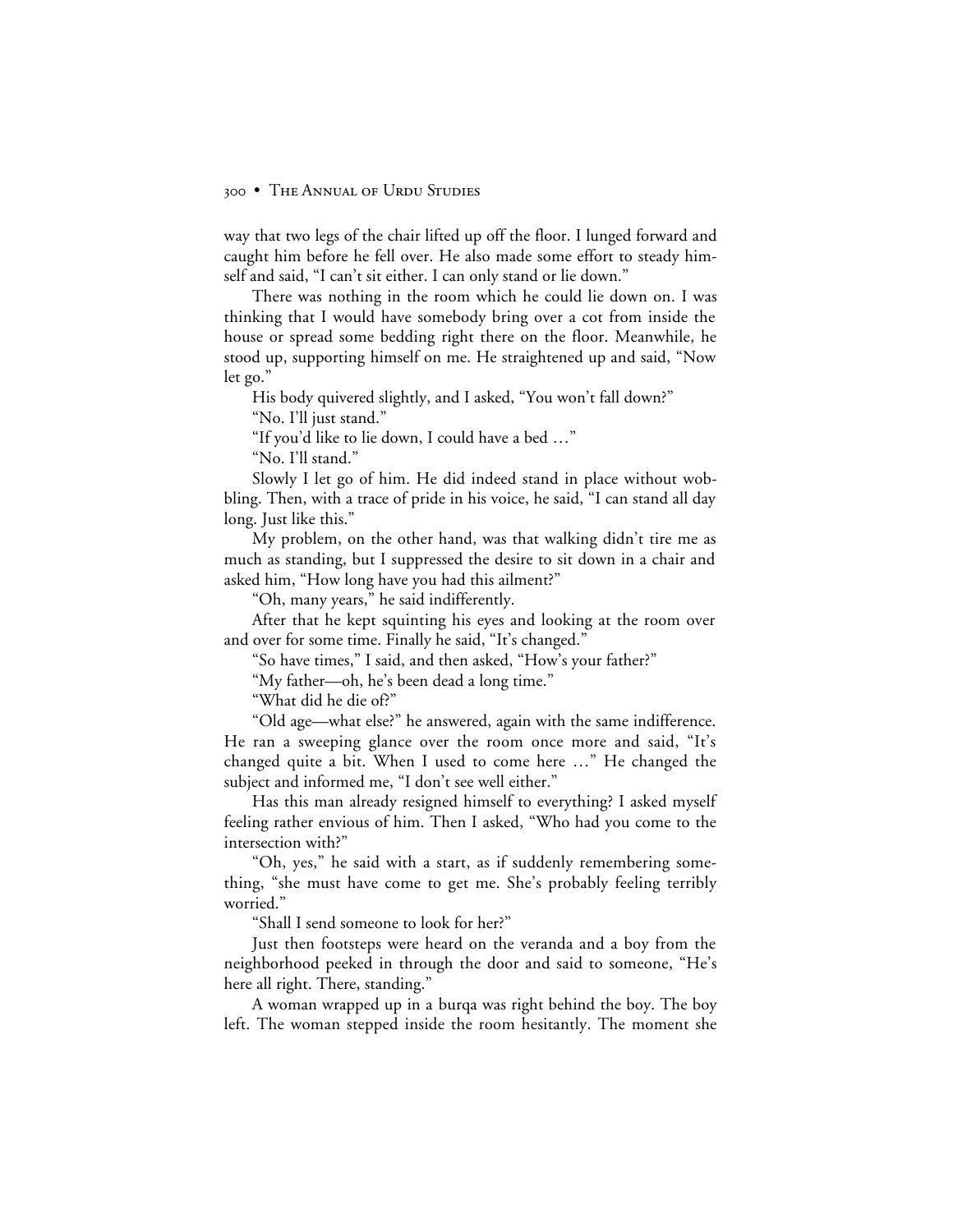spotted my guest she said in a sharp tone of voice, "I was sick with worry. You'd better stay home from now on."

"What's the problem?" he said unfazed. "This too is our home." Then he pointed at me; "I'm indebted to him for many, many favors. When I was locked up in this business with you, he was the one who bailed me out." At that point the woman greeted me.

The sound of footsteps on the veranda was heard once again. The same boy entered, holding a hatchet, its edge sheathed in its cover. "It had fallen there," he said, handing the hatchet over to the woman. Then he left the room.

I stood silently for quite some time. He too was standing perfectly erect and silent, but his head was bowed and his eyes were closed. I looked at him closely and then I heard the woman say, "Please wake him. He falls asleep standing up, just like that."

I wasn't surprised. A *pahari* watchman in my neighborhood also used to doze off for a bit standing on his feet. He used to say that, for him, just a few snatches of sleep like that made up for an entire night. I looked at the woman. She seemed to be in a hurry to leave; still, I asked her, "Where's his son these days?"

"That's the source of all the trouble," the woman said. "He slept at home in his bed one night and in the morning the bed was found empty. Since then he goes out looking for him every single day. He can't walk, so I hold him and take him out. He stands for hours on end, sometimes on this street and sometimes on that. He even insists on going to the jungle. Now tell me, please, where can I find a jungle for him. A long time ago he used to go to the jungle and catch animals. Once some animal …"

He was still dozing, but now he woke up with a start and snapped at the woman, "What are you telling him? Doesn't he know already?"

The woman fell silent. I asked, "Where does he live?"

She told me that his house was in a lane behind my house and that more than half of it had already collapsed. It was reached by going through a number of narrow lanes. The woman described its location in detail, but I forgot it before I could memorize it. In back of my house there was a veritable network of narrow, dimly lit lanes, some of which were even covered by roofs. I had only heard the names of some of these lanes, covered or uncovered, and hadn't even heard the names of some others. I remembered what my father used to say: the lanes of our neighborhood are as twisted as the human brain is inside the skull, and a stranger, caught in this maze can hardly hope to get out of it on his own. I was already feeling caught in this maze; or rather, my efforts to get out